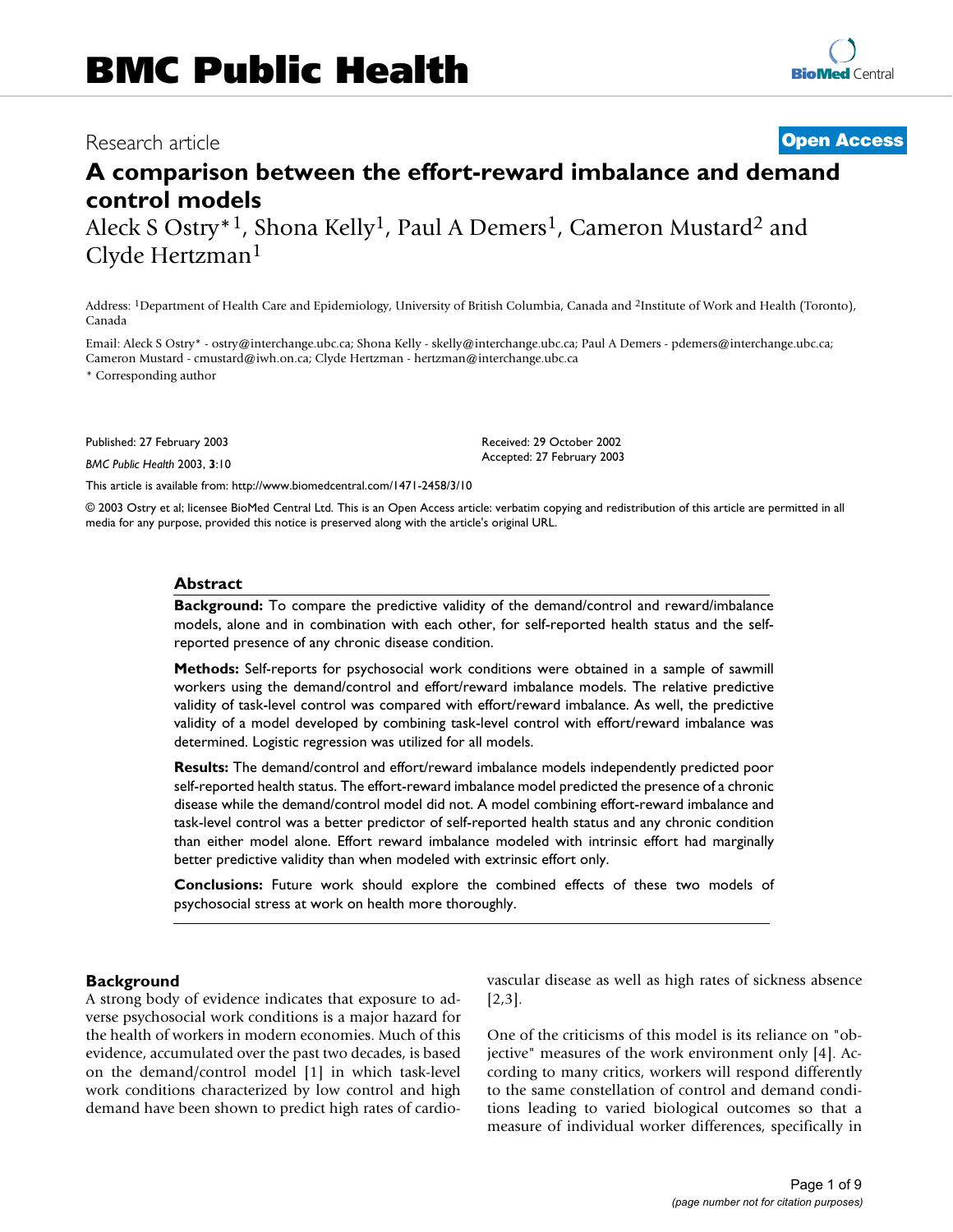coping style, must therefore be included in any job strain model.

In the early 1990s, the effort-reward imbalance model was developed [5]. This model postulates that jobs characterized by a perceived imbalance between high effort and low rewards are stressful and will lead to negative health outcomes, particularly in persons with limited coping abilities. This model is meant to tap the attribute of an individual's "need for control"; a personality characteristic related to flexibility in coping. According to the model, a person with high need for control will respond in an inflexible way to work situations of high effort and low reward; and will therefore be more stressed and disease prone than a person in the same situation who has less need for control.

Using well designed epidemiological studies both models have succesfully predicted "hard" disease outcomes (particularly CHD) [6,7]. In the first comparative study with both models, Bosma has demonstrated independent predictive effects for new coronary heart disease of a component of the demand/control model (low control) as well as effort/reward imbalance in a cohort of English whitecollar workers [8].

The models overlap to some extent as "extrinsic demands" in the effort/reward imbalance model is similar to "psychological and physical demands" in the demand/control model. However, the models also differ. The effort/reward imbalance model includes a measure of coping ability (need for control) which has no counterpart in the demand/control model. On the other hand, effort/reward imbalance excludes any measurement of task-level control. This is important, for as Bosma notes, "recent publications increasingly underscore the special importance of low job control for a range of health outcomes, including cardiovascular disease and sickness absence" [[8] p68].

The purpose of this investigation is to compare the predictive validity of the demand/control and effort reward/imbalance models for self-reported health status and the selfreported presence of any chronic disease condition in a sample of former and current sawmill manufacturing workers. As well, because task-level control is the only element which is absent from the effort/reward imbalance model, and because this variable has been consistently predictive of a range of health outcomes for the past 2 decades, the predictive validity of the effort/reward imbalance model in combination with task-level control is also tested.

### **Methods**

This investigation is based on a sample of 3,000 male sawmill workers drawn randomly from a cohort that was originally gathered to study the impact of chlorophenol antisapstain chemicals on British Columbia (BC) sawmill workers [9,10].

#### *Selection of sawmills and workers for the original study*

Fourteen medium to large sized sawmills, located mainly in Southwest BC, participated in the original cohort study. Study sawmills were selected on the basis of a long-term history of chlorophenol use and availability of intact personnel records. A total of 26,221 workers were enrolled in the cohort, representing approximately 20 percent of all BC sawmill workers. (This increased to approximately 29,000 as workers hired in study mills between 1986 and 1996 were added to the cohort.) To be eligible, a worker had to be employed at a study mill for at least one year between January 1, 1950 and December 31, 1996.

The investigation of this sample of 3,000 workers was originally designed to study the impact of a recession and major restructuring of sawmills which began in 1980. Accordingly, the year 1979 was chosen as the pre-recession/ restructuring "baseline" year. All workers enrolled in the cohort during 1979 were included in this baseline sub-cohort. A sample of 3,000 workers was randomly selected from the 9,806 workers working in a study sawmill in 1979.

#### *Locating interviewees*

In order to locate interviewees the 1979 sub-cohort was linked to the British Columbia Linked Health Database (BCLHDB). This database includes provincial health ministry files on physician services, hospital discharges, drug prescriptions for the elderly, long term care services, deaths, and births for the years 1985 through to 1996. These data are useful for finding individuals because they include patient postal codes at time of contact with a physician. Ethical approval limited our access to the first 3 digits of the 6-digit postal codes. This allowed us to identify the community where cohort members lived, so that we could then find them through public information sources.

The 9,806 workers employed at a study mill in 1979 were linked probabilistically to the BCLHDB. Linkage efficiency was 94.7% so that 3-digit postal codes were obtained for 9,282 workers; including 2,920 (97.3%) of the 3000 randomly sampled workers. Searches of union pension plans, electronic telephone databases, and telephone books (by hand) were undertaken to obtain full addresses for the 3,000 workers. For the unlinked workers in the sample, address searches were undertaken using names only.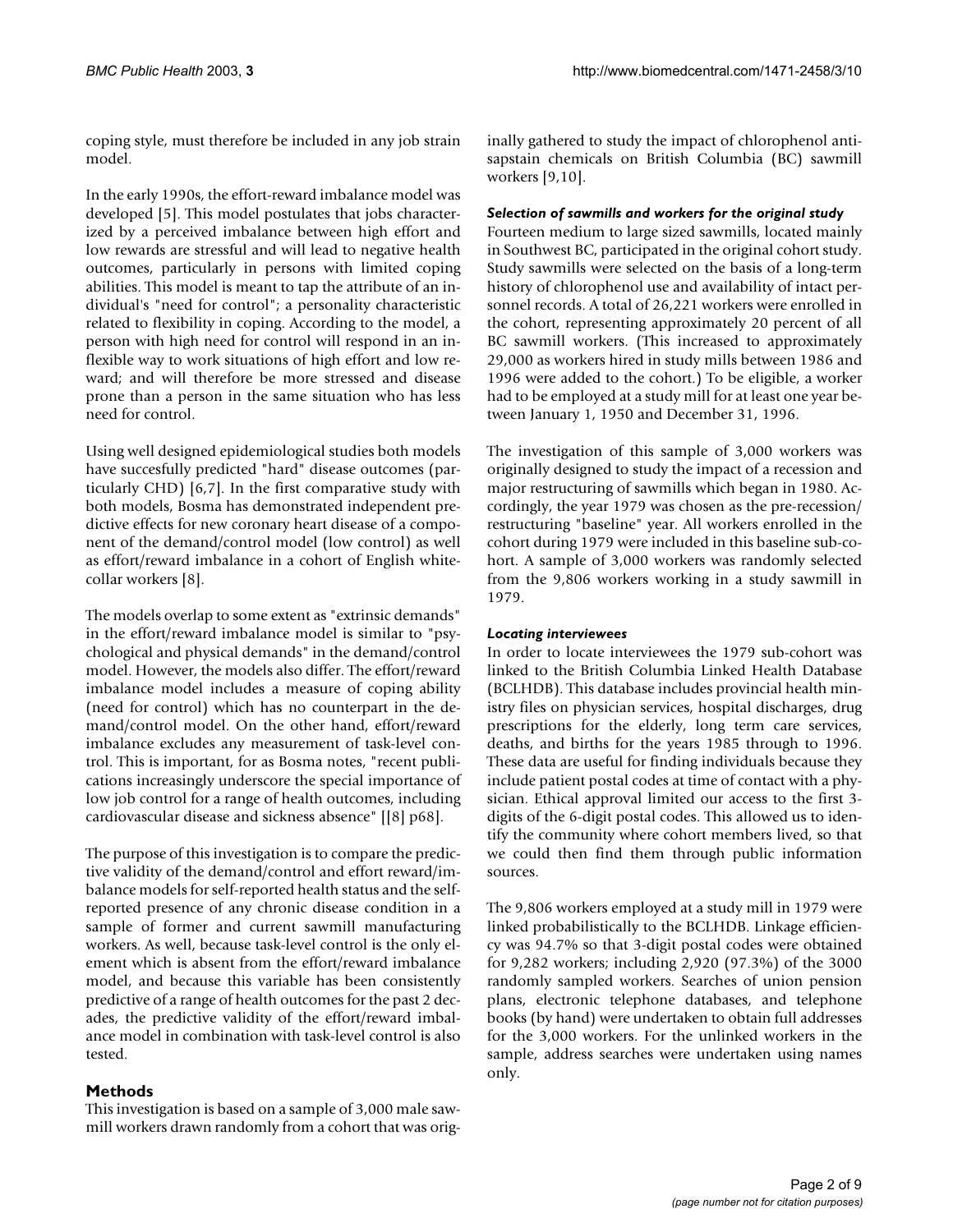| <b>Interview Status</b>             | Number | Percent |
|-------------------------------------|--------|---------|
| Long questionnaire                  | 1885   | 62.9    |
| Short questionnaire                 | 270    | 9.1     |
| Questionnaire Respondents sub-total | 2155   | 72.0    |
| <b>Refusals</b>                     | 126    | 4.2     |
| <b>Deceased</b>                     | 18     | 0.6     |
| <b>Needs translator</b>             | 8      | 0.3     |
| <b>Not located</b>                  | 693    | 22.8    |
| <b>Total</b>                        | 3000   | 100.0   |

#### <span id="page-2-0"></span>**Table 1: Interview status of 3,000 randomly sampled workers**

#### *Administering the interviews*

Face-to-face interviews were conducted between November 1997 and March 1999. Subjects living in remote regions of the province were interviewed by telephone. A short version of the questionnaire (requiring about 20 minutes compared to one hour) was administered by telephone when a respondent was only willing to conduct a brief interview or when proxy interviews were conducted for deceased or incapacitated interviewees. However, because work-related variables were incompletely determined with the short version of the questionnaire, only the long version of the questionnaire was used in this investigation.

#### *The instrument*

The instrument was developed after a thorough review of the literature on technological change, restructuring, unemployment, and health and work. Two focus groups were conducted with experienced sawmill workers to finalize the questionnaire; it was then pilot tested on 29 retired sawmill workers.

Socio-demographic information and health behaviours (smoking and alcohol consumption) were measured. Income was measured for the year preceding interview as was the number of dependants supported by each subject. Income per dependant over the year prior to interview was categorized into quartiles. Education status was categorized as completed elementary, secondary, apprentice training, community college, and university.

Because of downsizing/restructuring over the follow-up period, many workers moved out of the sawmill sector and in and out of employment. Variables measuring nonpsychosocial work conditions, which may confound associations between current psychosocial work conditions and self-reported health outcomes, such as history of unemployment, sector of employment and occupational category at time of interview were developed as follows. Data on current work sector was obtained and dichotomized (currently employed in the sawmill sector vs currently employed outside the sawmill sector). Data on unemployment history was also obtained and categorized as follows: no unemployment, 1 episode less than 1 year in duration, 1 episode greater than 1 year in duration, 2 episodes or more less than 1 year in duration, 2 episodes of more greater than 1 year in length.

All job titles obtained in the interviews were re-coded using the Canadian Standard Occupational Classification [12] and then translated into the Pineo16 Occupational Status Scale [13]. This 16 category scale was collapsed into 4 basic categories; professional/managerial, trades, semiskilled, and unskilled to measure current occupational category.

Task-level work characteristics were measured using a shortened version [10] of Karasek's demand/control instrument [14,15]. Scores for control and psychological demand were divided into high and low categories at the median. Jobs which were high in psychological demand and low in control were categorized as high strain.

Esteem reward, status control, extrinsic effort, and need for control were measured in the "full" effort/reward imbalance model [5]. The two effort scales were constructed by summing across questions and dichotomizing the scale score with zero for the two bottom tertiles and one for the highest tertile representing high extrinsic effort and high need for control. Two reward scales were constructed by summing across questions and dichotomizing the scale score with zero for the two top tertiles and one for the bottom tertile representing low esteem reward and low status control. This "full" model was thus based on four variables, intrinsic demand, extrinsic demand, esteem reward, and status control. These four dichotomous variables were used to create the effort/reward imbalance indicators consisting of three categories: 1=neither high effort nor low reward; 2=either high effort or low reward; and 3=both high effort and low reward used in the "full" effort/reward imbalance model[5,8,16].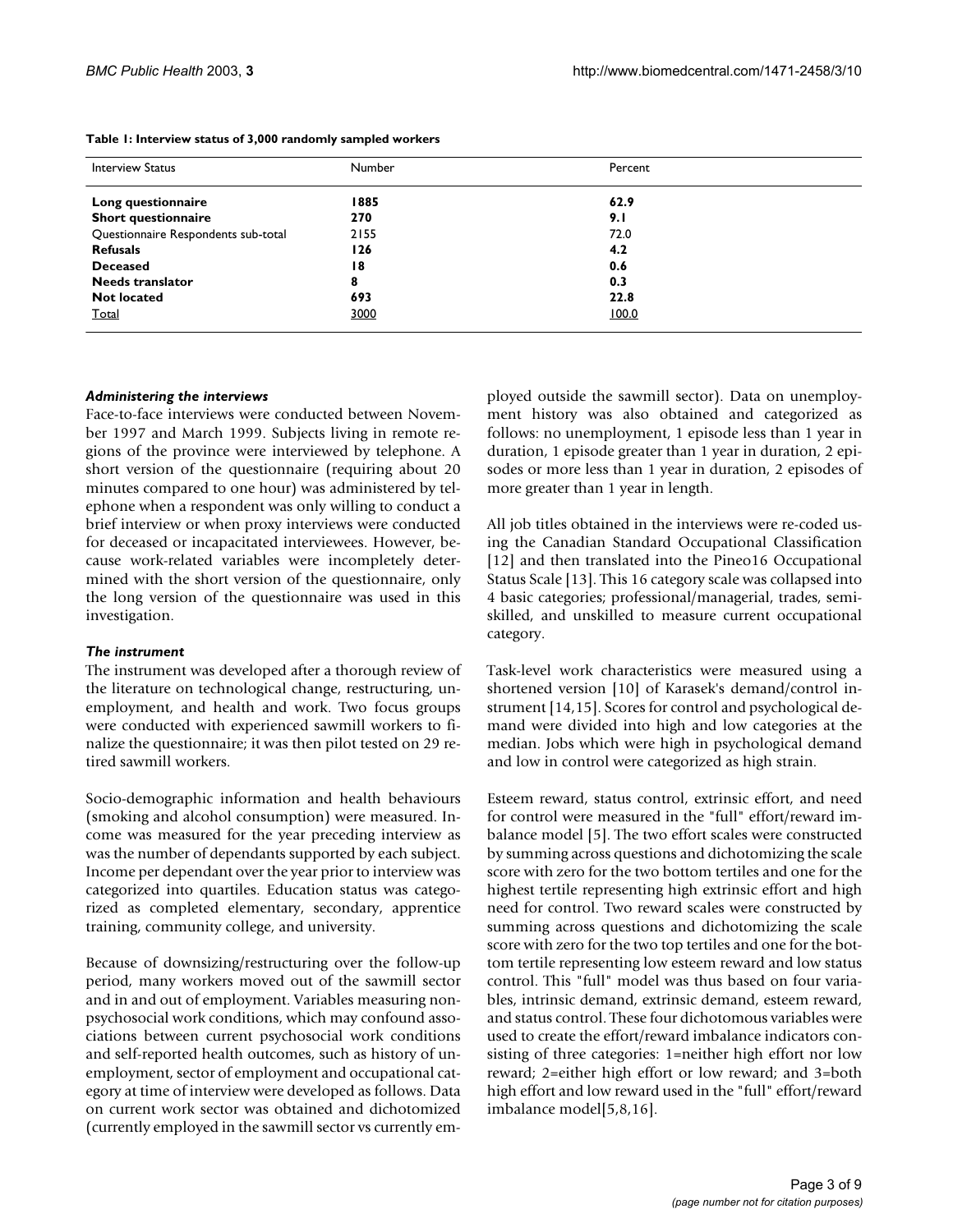| <b>Current Status</b> | <b>Number</b> | Percent |
|-----------------------|---------------|---------|
| <b>Age Status</b>     |               |         |
| 65 Years or Over      | 464           | 24.6    |
| 64 Years or Less      | 42            | 75.4    |
| <b>Total</b>          | 1885          | 100.0   |
| Labour force Status   |               |         |
| Sawmill Sector        | 600           | 42.3    |
| Non-Sawmill Sector    | 570           | 40.1    |
| Early Retired         | 131           | 9.2     |
| Unemployed            | 69            | 4.8     |
| <b>Disabled</b>       | 40            | 2.8     |
| Other                 | П             | 0.8     |
| Total                 | 1885          | 100     |

<span id="page-3-0"></span>

| Table 2: Age and labour force status of long questionnaire respondents at time of interview |
|---------------------------------------------------------------------------------------------|
|---------------------------------------------------------------------------------------------|

A "partial" effort/reward imbalance model was also developed by eliminating one of the four components, intrinsic effort, from the full model. This "partial" model was thus based on three variables of the variables (extrinsic demand, esteem reward, and status control) utilized in the full model. Because the demand/control model contains no information on the personal characteristics of the worker, using a partial effort/reward imbalance model, i.e., with the psychological measure (intrinsic demand) removed, allows for a comparison of the "objective" elements of both models.

The combined effect of task-level control and the effort-reward imbalance models (full and partial) was tested by categorizing effort/reward imbalance into three categories (none, medium, and high) and task-level control into the two categories high and low. In this way workers were categorized into, at one extreme, a reference category of no effort/reward imbalance and high task-level control and, at the other extreme, a category of high effort/reward imbalance and low task-level control with 4 categories representing the possible combinations of effort/reward imbalance and task-level control between the two extremes.

Two outcome variables were used in this investigation; self-reported health status, and the presence of one self-reported chronic condition. Self-reported health was reported on a 5 point scale for current job and dichotomized into "good" (good or excellent) and "poor" (fair, poor, bad) health status for use in logistic regression analysis. Self-reported health is dichotomized, with a cut point between good and fair in most studies of work stress of this type [17]. And, any worker who reported one or more of the following conditions at time of interview was considered to have a chronic disease: asthma, back problems (excluding arthritis), chronic bronchitis or emphysema,

diabetes, CHD, hearing loss; or any other non-specified chronic condition.

#### *Analyses*

Logistic regression was used to determine the association between self-reported health status or self-reported chronic disease status and with various exposure variables. In the first model, the association between both outcome variables and sociodemographic variables was examined (Table [3](#page-4-0)). In the second model, sociodemographic variables and current smoking status were included as adjustment variables in a model examining the association between the outcome variables and three non-psychosocial work variables, current sector, current occupational category, and unemployment history (Table [4\)](#page-4-1).

In the third model, after controlling for socio-demographic variables, smoking, and non-psychosocial work conditions, associations with demand/control and effort/ reward imbalance (full and partial) were tested (Table [5\)](#page-5-0). In the fourth model associations were tested after combining effort/reward imbalance (full and partial) with tasklevel control (Table [6,](#page-5-1) [7](#page-6-0)).

### **Results**

Table [1](#page-2-0) shows that the overall response rate was 72 percent, the refusal rate was 4.2 percent, and 19% of respondents were not located. The proportion of workers not located was highest in isolated "mill towns" with a younger more transient workforce than at other sawmills in the cohort. Refusal rates did not vary by age category but the "not found" rate was higher in younger age groups and workers with lowest duration of work in a study sawmill.

Some respondents did not speak English well enough for the interview. Cantonese and Punjabi speaking translators were hired to administer interviews to subjects who spoke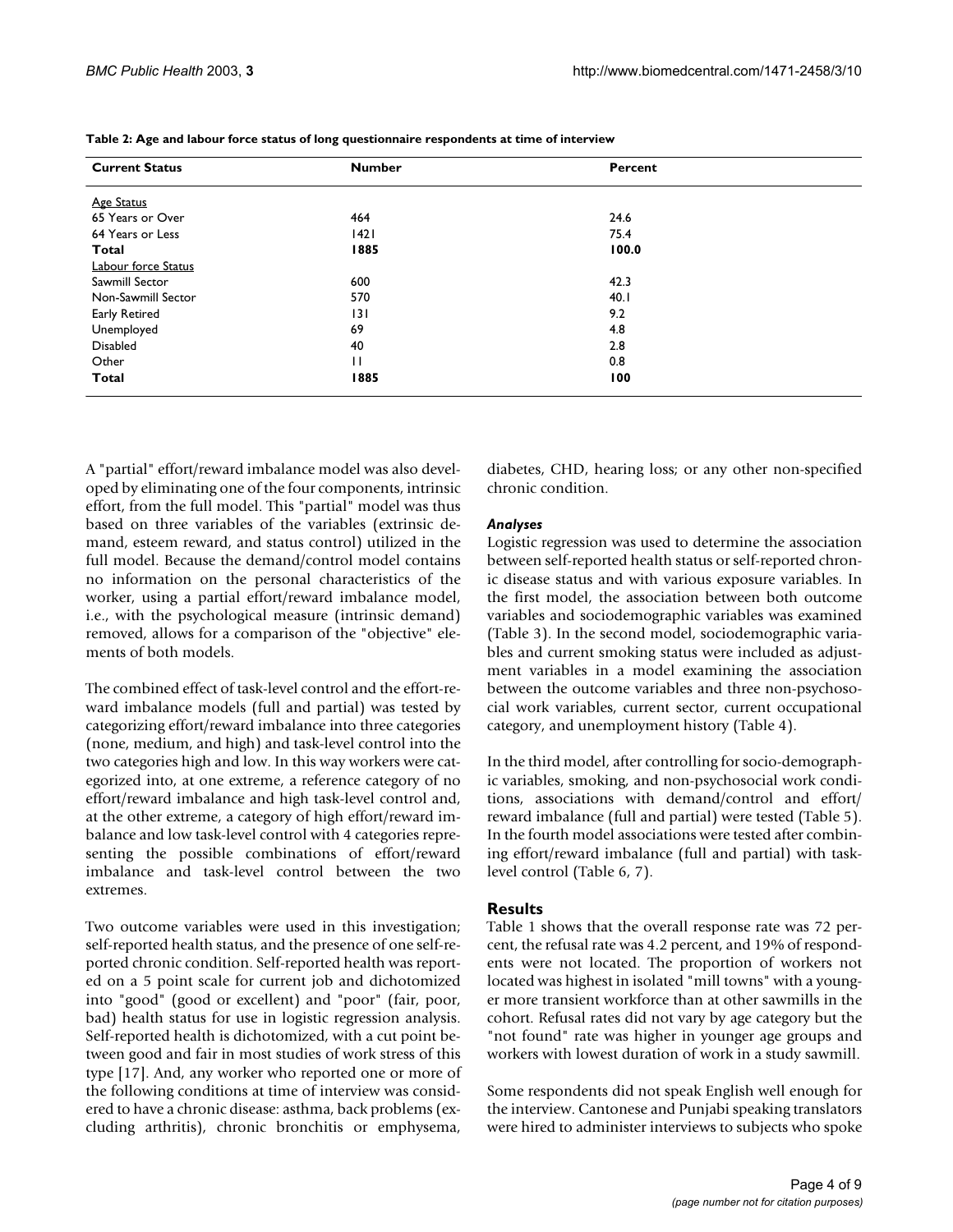| Variable                      | Chronic   | <b>SRHS</b> |
|-------------------------------|-----------|-------------|
| <u>Age</u>                    |           |             |
| $35 - 39$                     | 1.00      | 1.00        |
| $40 - 44$                     | 0.99      | $1.69*$     |
| $45 - 49$                     | 1.37      | $1.77*$     |
| $50 - 54$                     | $1.88**$  | $1.72*$     |
| $55 - 59$                     | $2.32**$  | $2.06**$    |
| $60 - 64$                     | $4.25***$ | $2.50**$    |
| Birthplace                    |           |             |
| Canada                        | 1.00      | 1.00        |
| Outside Canada                | $0.66**$  | 1.32        |
| Education                     |           |             |
| Elementary                    | 1.00      | 1.00        |
| Secondary                     | 0.99      | 0.75        |
| Apprentice                    | 1.34      | 0.76        |
| <b>Community College</b>      | 1.05      | 0.75        |
| University                    | 0.71      | $0.60*$     |
| Marital status                |           |             |
| Married                       | 1.00      | 1.00        |
| Unmarried                     | 1.08      | 1.05        |
| Income/dependant              |           |             |
| $<$ \$12,999                  | 1.00      | 1.00        |
| \$13,000-18,749               | 1.31      | 0.87        |
| \$18,750-28,229               | 1.34      | 0.75        |
| $>$ \$28,00                   | 1.20      | $0.65*$     |
| <b>Current Smoking status</b> |           |             |
| No                            | 1.00      | 1.00        |
| Yes                           | 1.11      | $1.55***$   |

<span id="page-4-0"></span>**Table 3: Age adjusted associations of socio-demographic and smoking factors with poor self-reported health status (SRHS) and selfreported chronic condition (Chronic).**

 $*_{p}$  = 0.05–0.01;  $*_{p}$  = <0.01

<span id="page-4-1"></span>**Table 4: Socio-demographic and smoking adjusted associations of non-psychosocial work condition variables with poor self-reported health status and self-reported chronic condition.**

| Variable                             | <b>Chronic</b> | <b>SRHS</b> |
|--------------------------------------|----------------|-------------|
| Sector                               |                |             |
| Non-Sawmill                          | 1.00           | 1.00        |
| Sawmill                              | l.09           | $1.57**$    |
| <b>Current Occupational Category</b> |                |             |
| Manager                              | 1.00           | 1.00        |
| Trades                               | 1.30           | 0.08        |
| Unskilled                            | 0.89           | 1.26        |
| Unemployment History                 |                |             |
| I episode< I year                    | 1.00           | 1.00        |
| I episode > I year                   | I.I9           | 1.12        |
| 2 episodes or more <1 year           | 1.01           | 0.88        |
| 2 episodes or more >1 year           | 1.21           | 1.22        |

 $*_{p}$  = 0.05–0.01;  $*_{p}$  = < 0.01

these languages. Eight people, with other languages required translators but due to expense and logistics these interviews were not conducted.

Table [2](#page-3-0) shows that 1,421 (75.4%) of the 1,885 long questionnaire respondents were aged 64 or less. Of these, 1170 (82.3%) were employed at time of interview, 131 (9.2%)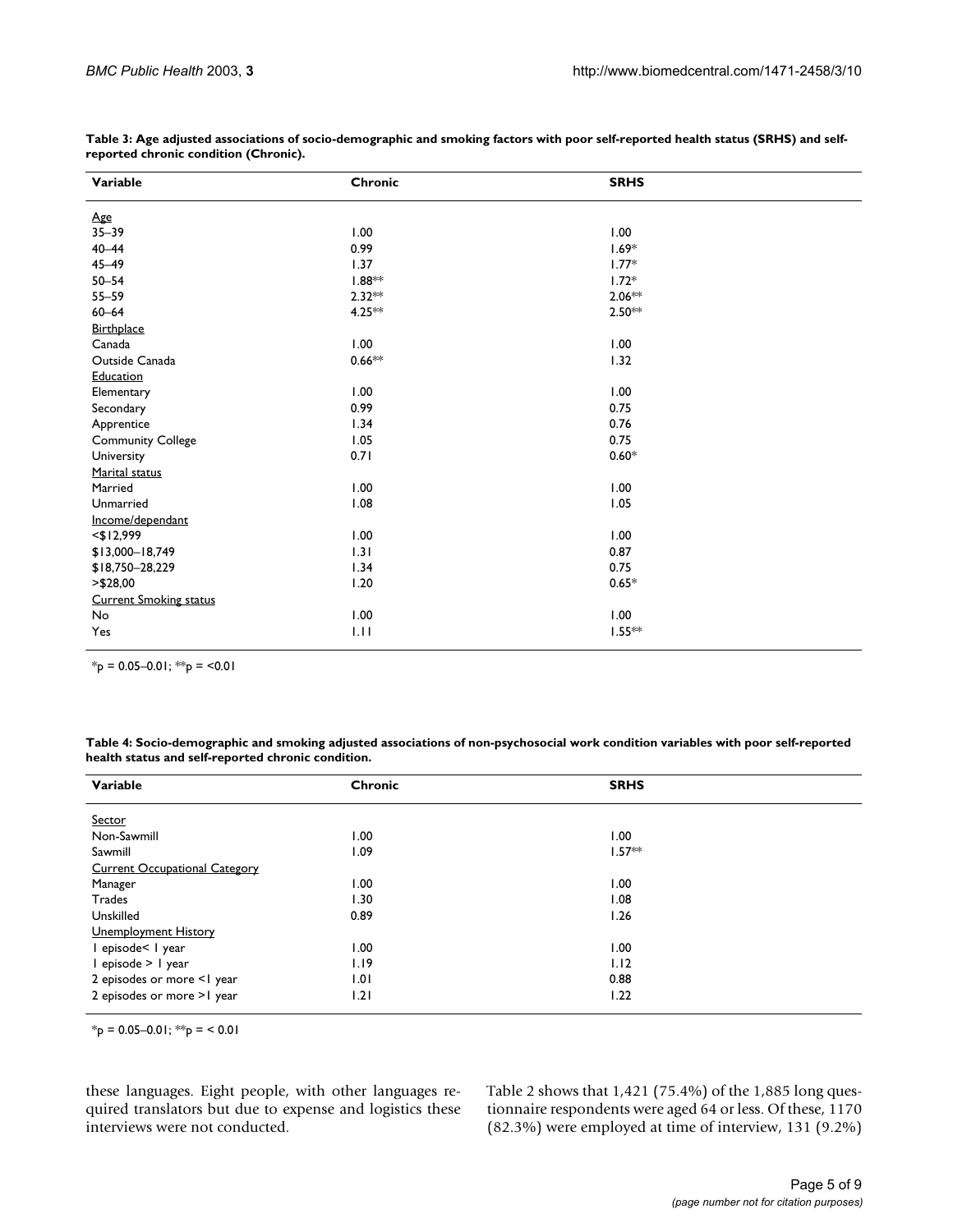|                                       | Self-reported Health Status | <b>Any Chronic condition</b> |
|---------------------------------------|-----------------------------|------------------------------|
| Control                               |                             |                              |
| High                                  | 1.00                        | 00.1                         |
| Low                                   | $1.60**$ (1.12-2.28)        | $1.09(0.81 - 1.45)$          |
| Psychological demand                  |                             |                              |
| Low                                   | 1.00                        | 00.1                         |
| High                                  | $1.65**$ (1.21-2.26)        | $1.13(0.86 - 1.48)$          |
| Physical demand                       |                             |                              |
| Low                                   | 1.00                        | 00.1                         |
| High                                  | $1.01(0.68 - 1.50)$         | $1.25(0.86 - 1.81)$          |
| lob Strain                            |                             |                              |
| Low                                   | 1.00                        | 00.1                         |
| High                                  | $2.07*$ (1.18-3.66)         | $1.31(0.77 - 2.22)$          |
| Partial Effort/reward Imbalance Model |                             |                              |
| None                                  | $1.00**$                    | $1.00*$                      |
| Medium                                | $1.60*$ (1.06-2.45)         | $1.12(0.0.84 - 1.44)$        |
| High                                  | $3.13**$ (1.96-4.85)        | $1.59***$ (1.12-2.24)        |
| Full Effort/reward Imbalance Model    |                             |                              |
| None                                  | $1.00**$                    | $1.00**$                     |
| Medium                                | $1.87**$ (1.26-3.34)        | $1.22(0.91 - 1.85)$          |
| High                                  | $3.35**$ (2.10-5.61)        | $1.70***$ (1.17–2.37)        |

<span id="page-5-0"></span>**Table 5: Associations between the demand/control and effort/reward imbalance models (full and partial) and poorself-reported health status and any chronic condition.**

Numbers in parentheses are 95% confidence intervals.  ${}^*p = 0.05-0.01; {}^*{}^p p = 0.01-0.0001$ 

<span id="page-5-1"></span>**Table 6: Associations between effort/reward imbalance (full and partial) model combined with task-level control and poor self-reported health status**

|                                    | <b>Full Model</b>      | Partial Model         |
|------------------------------------|------------------------|-----------------------|
| NO Imbalance with HIGH control     | l ≭≫k                  | l∗*                   |
| NO Imbalance with LOW control      | $0.75(0.37 - 1.48)$    | $0.71(0.41 - 1.25)$   |
| MEDIUM Imbalance with HIGH control | $1.40(0.77 - 2.69)$    | $1.16(0.66 - 2.02)$   |
| MEDIUM Imbalance with LOW control  | $1.74(0.97 - 3.10)$    | $1.54$ (1.07-2.55)    |
| HIGH Imbalance with HIGH control   | $2.20***$ (1.25-3.99)  | $2.09***$ (1.25-3.50) |
| HIGH Imbalance with LOW control    | $3.50** (2.04 - 6.08)$ | $3.23***$ (2.01-5.18) |

Numbers in parentheses are 95% confidence intervals. \*p = 0.05–0.01; \*\*p < 0.01

were retired, 69 (4.9%) were unemployed, 40 (2.8%) were disabled, and 11 (0.8%) were in at home looking after children, performing voluntary work, or attending educational institutions at time of interview. Of the 1170 workers employed at time of interview, 600 (51.3%) were employed in a sawmill and 570 (48.7%) were employed outside the sawmill sector. The analyses described in this paper were based on the 1170 respondents who answered the long questionnaire and who were aged 64 or under and employed at time of interview.

Table [3](#page-4-0) presents age-adjusted associations between self-reported health status and chronic conditions and sociodemographic variables, smoking, and self-reported health status in 1979. The presence of a chronic condition was associated in a step-wise gradient with increasing age. For the remaining variables, no statistically significant associations were observed with either outcome variable.

Self-reported health status declined step-wise with increasing age. Increasing education was positively associated, in gradient fashion, with increasing self-reported health status. This was statistically significant for university education (OR = 0.60). Current smoking was associated with worse self-reported health status ( $OR = 1.55$ ).

Table [4](#page-4-1) shows that, after adjustment, none of the non-psychosocial work variables demonstrated a statistically significant relationship with the presence of a chronic condition. In the case of self-reported health status, cur-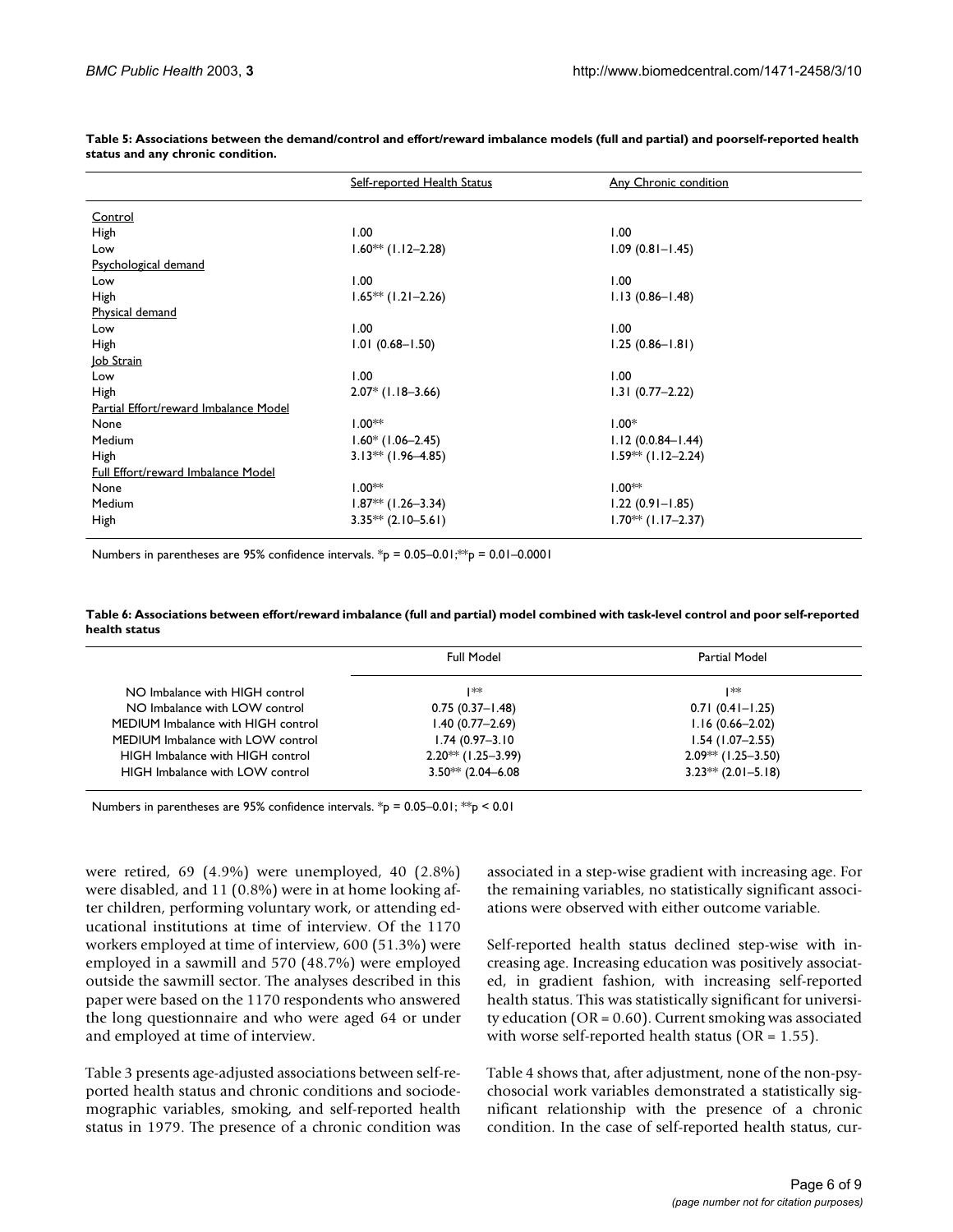|                                    | <b>Full Model</b>     | Partial Model       |
|------------------------------------|-----------------------|---------------------|
| NO Imbalance with HIGH control     | l*                    |                     |
| NO Imbalance with LOW control      | $1.04 * 0.63 - 1.72$  | $0.97(0.67 - 1.58)$ |
| MEDIUM Imbalance with HIGH control | $1.13(0.70 - 1.83)$   | $1.0(0.65 - 1.56)$  |
| MEDIUM Imbalance with LOW control  | $1.38(0.83 - 2.27)$   | $1.22(0.77 - 1.93)$ |
| HIGH Imbalance with HIGH control   | $1.57(0.95 - 2.49)$   | $1.38(0.86 - 2.20)$ |
| HIGH Imbalance with LOW control    | $1.98***$ (1.23-3.18) | $1.80*$ (1.14–1.80) |

<span id="page-6-0"></span>**Table 7: Associations between effort/reward imbalance (full and partial) model combined with task-level control and poor self-report of any chronic condition**

Numbers in parentheses are 95% confidence intervals. \*p = 0.05–0.01; \*\*p < 0.01

rent employment in the sawmill sector was associated with greater odds (statistically significant) for reporting poor health (OR = 1.57) and decreasing occupational status was associated with a (non-significant) gradient for worse self-reported health.

Table [5](#page-5-0) shows that low control (OR =  $1.60$ ; CI =  $1.12-$ 2.28) and high psychological demand (OR = 1.65; CI= 1.21–2.26) predicted poor self-reported health. Effort/reward imbalance and job strain both predicted poor health status. The risk of reporting poor health status for subjects with high job strain was approximately twice as high as those with low strain (OR =  $2.07$ ; CI=  $1.18 - 3.66$ ). And, for both the full and partial effort/reward imbalance models the risk of reporting poor health status for subjects with both high effort and low reward was approximately 3 times higher than those with low effort and high reward (full model;  $OR = 3.35$ ;  $CI = 2.10-5.51$ ) and (partial model; OR = 3.13; CI= 1.96-4.85).

Effort/reward imbalance (full and partial models) was the only variable which predicted the presence of a chronic condition. The risk of reporting a chronic condition for subjects with both high effort and low reward was 59 percent greater than those with low effort and high reward in the case of the partial model and 70 percent greater with the full model. The risk of reporting a chronic condition for subjects with high job strain was approximately 30% greater than those with low strain jobs.

For self-reported health status, combining effort/reward imbalance with task-level control produced odds ratios which increased in a regular gradient moving from the reference category (no effort/reward imbalance with high task-level control) to the "worst" category (effort/reward imbalance with low task-level control) (Table [6\)](#page-5-1). For the full effort/reward imbalance model, the odds ratio for this latter category was  $3.50$  (CI =  $2.04-6.08$ ). For the partial model the odds ratio for this latter category was 3.23 (CI= 2.01–5.18). In the case of chronic conditions, for the full effort/reward imbalance model, the odds ratio for the worst" category (effort/reward imbalance with low tasklevel control) was 1.98 (CI= 1.23–3.18) and for the partial model the odds ratio was  $1.80$  (CI=  $1.14-1.80$ ) (Table [7\)](#page-6-0).

Finally, in the case of self-reported health status, the Model Chi Square for the full effort/reward imbalance model combined with task-level control was 71.95 compared to 65.1 for effort/reward imbalance alone. Results were similar in size and trend for the partial effort/reward imbalance model combined with task-level control. In the case of "any chronic condition" the Model Chi Square for the full effort/reward imbalance model combined with tasklevel control was 46.67 compared to 44.97 for effort/reward imbalance alone. Results were similar in size and trend for the partial effort/reward imbalance model combined with task-level control

### **Discussion**

In this investigation, effort/reward imbalance and job strain independently predicted self-reported health status and both the full and partial effort/reward imbalance models predicted the presence of a chronic condition. As well, both the full and partial effort/reward imbalance models in conjunction with task-level control predicted self-reported health status and the presence of a chronic condition.

The odds ratio for self-reported health status with the combination high effort/reward imbalance (full model) and low task-level control was 3.50 and the odds ratio in the case of the partial effort/reward imbalance model in combination with low task-level control was 3.23. These odds ratios were slightly higher than those obtained using the effort/reward imbalance model alone and approximately 50 percent greater than odds rations obtained using the demand control model (i.e., the job strain variable) alone. Similarl results were obtained for the outcome "any chronic condition".

Is the combined model (effort/reward imbalance with task-level control) a better predictor of the two outcome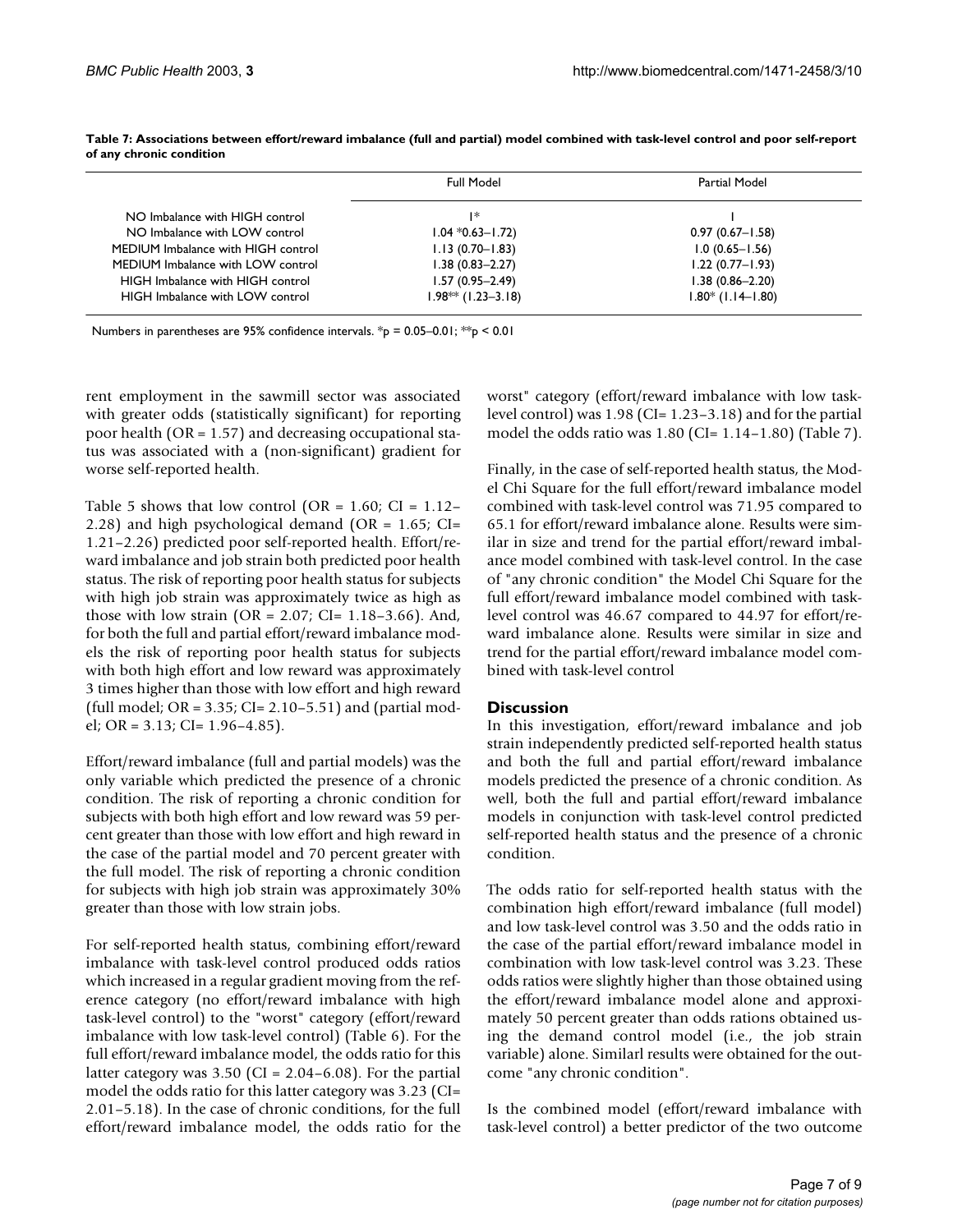variables than effort/reward imbalance or task-level control alone? As noted, odds ratios were slightly higher for the combined models compared to effort/reward imbalance and task-level control on their own. The full effort/ reward imbalance task-level control model explained 11.7% and 41.1% more variance in self-reported health status than the effort/reward imbalance model and tasklevel control alone. Results for the partial effort/reward imbalance task-level control model were similar. And, similar, but less pronounced trends were observed for the outcome "any chronic condition". These results both confirm those obtained from the Whitehall study [8,18] and extends it.

The predictive ability of the full compared to the partial (i.e., without intrinsic effort) effort/reward imbalance model was only marginally greater for both health outcomes. While intrinsic effort is a major theoretical component of the effort/reward imbalance model, its did not, in this study, contribute markedly to enhanced predictive ability for the model. The use of the partial effort/reward imbalance model should be further explored with other data, with "hard" outcomes, to determine empirically whether or not intrinsic effort adds substantially to the predictive ability of the model.

Major strengths of this study are that 1) both effort/reward imbalance and demand/control measures were obtained for each individual, 2) the sample was large (1,170 workers), 3) the workers, were at the time of the survey, employed across many sectors including manufacturing and the service, transportation, and construction sectors, and 4) the occupational status of workers ranged from unskilled to skilled professionals. Thus, in spite of the original sampling frame (which meant that all those sampled had been employed in the sawmill industry approximately 20 years prior to the survey), the sample represented a fairly heterogeneous group of middle-aged, male, former resource manufacturing workers.

The most serious, limitation of this study arises because both explanatory and outcome variables are based on selfreports at time of interview. It is possible that "soft" dependent variables such as self-reported health status may derive from the same conception of self as explanatory variables like psychosocial work conditions. In this case, there is a problem of common methods' variance in which the independent and dependent variables are hardly distinguishable [19] resulting in the possibility of contamination between measures [20].

Bias arising from common methods' variance may be a greater problem for the full effort/reward imbalance model relative to both the partial effort/reward balance model and the demand/control model. The intrinsic effort measure included in the full effort-reward imbalance model is essentially a measure of coping ability which because of its subjective nature may be more vulnerable to common methods' variance than the other variables in the effort/reward and demand/control models. Use of the partial effort/reward imbalance model may mitigate any common method's variance related to the intrinsic effort variable.

As well, some researchers have argued that any associations observed between self-reports of psychosocial work conditions and health outcomes may be confounded by the subjective "state" or personality of the worker [21– 23]. According to this perspective, the major factor responsible for this confounding is "negative affectivity" and that the impact of this confounding is so great that self-reports of job work conditions are essentially a measure of negative affectivity [21].

However Bosma has demonstrated, using the demand/ control model and data from the Whitehall study, "an absence of consistently stronger effects of job control in participants with reported negative personal characteristics [which] also indicates that a neurotic tendency to complain cannot explain the job control-CHD association" [[24] p406]. These and other recent findings have demonstrated that it may not be useful to measure and control for negative affectivity in studies using self-reports of psychosocial work conditions [25].

### **Conclusions**

In summary, task-level control and effort-reward imbalance were independently associated with self-reported health status and effort reward imbalance was associated with self-reported presence of any chronic condition. Modeled in combination, effort/reward imbalance and task-level control was more predictive for both outcomes than the effort/reward imbalance and demand/control models alone. The predictive power of the full effort/reward imbalance model was only marginally greater than for the partial model using both health outcome measures. Future work should explore the combined effects of these two models of psychosocial stress at work on health more thoroughly.

#### **Competing interests**

None declared.

#### **Authors' contribution**

AO conducted the research, organized data gathering, and wrote the paper. SK carried out data cleaning tasks. PD provided guidance in study design. CM provided writing help and conceptual design. CH provided conceptual help.